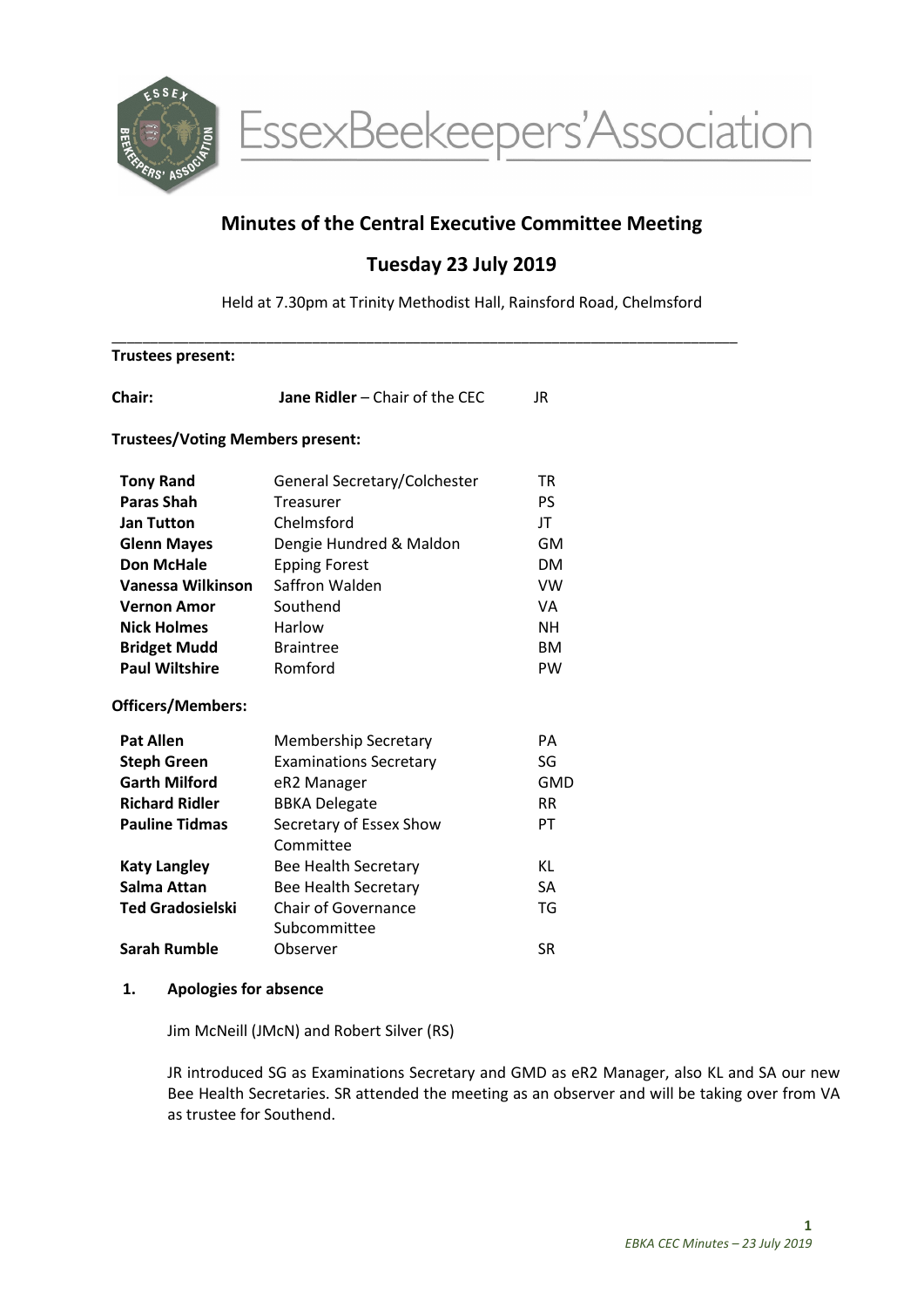#### 2. Minutes of the CEC meeting on 14 May 2019

The Minutes were accepted and signed by the Chair, after minor corrections: Change IM to IN in points 10 and 11.

## 3. Matters arising from those Minutes and action updates

## Point 3:

Trustee Training Day: JR reported that trustee training had taken place on 23 July as planned.

Chain of Office: PA estimated that the cost of gold bars for the Chain of Office would be approx £12; we would need four bars. The cost was approved by the committee and PA will have the completed Chain ready for this year's conference.

## Action: PA to provide the completed Chain of Office for the conference on 20 October 2019

Point 7: PA explained that Romford's treasurer was unaware of the change of County Treasurer and had been unwilling to authorise payment to an unknown payee, hence the late capitation payment.

Point 9b: As approval has been made for the cost of the banner, JT was asked to communicate this to Peter Aldridge and to let him know that he will be paid from Central Funds. Action: JT to contact Peter Aldridge about payment of the banner cost from Central Funds and to pass Peter's email to PS, so payment can be organised.

## 4. Treasurer's report

PS reported that capitation payments for all divisions have been received and that currently EBKA has approx £27,000. This does not reflect outstanding payments for: £1000 for the EARS research project; subscription for the website; and payment for postage of the magazine.

A financial summary of EBKA CEC Receipts and Payments 01-01-2019 to 31-12-2019 had been included in the committee meeting papers, however the heading was incorrectly labelled 2018 instead of 2019.

## Action: PS to amend the incorrect heading on the financial summary.

PS said he would send a copy of a Gift Aid Declaration form that is used by another organisation, which might be adopted by EBKA, to the CEC for consideration.

## Action: PS to send copy of Gift Declaration form to members of the CEC.

## 5. eR2 - Progress, way forward and considerations for Divisional Membership forms 2020

GMD gave an overview of progress to transfer divisional data to eR2. Basic information has been transferred for all members, either by divisional Membership Secretaries or by GMD (some divisions had not responded to him about data transfer). Membership Secretaries for each division still need to add detailed information for their members, e.g. date started beekeeping, requested addition to swarm list, etc.

NH was concerned about how BBKA are using eR2 data. Now his details have been added to the system, he is receiving emails direct from BBKA. GMD explained that 87 people are designated as 'officers' and it is that group who appear to be receiving emails direct from BBKA. He recommended that a minimum number of people are designated as 'officers' and that people's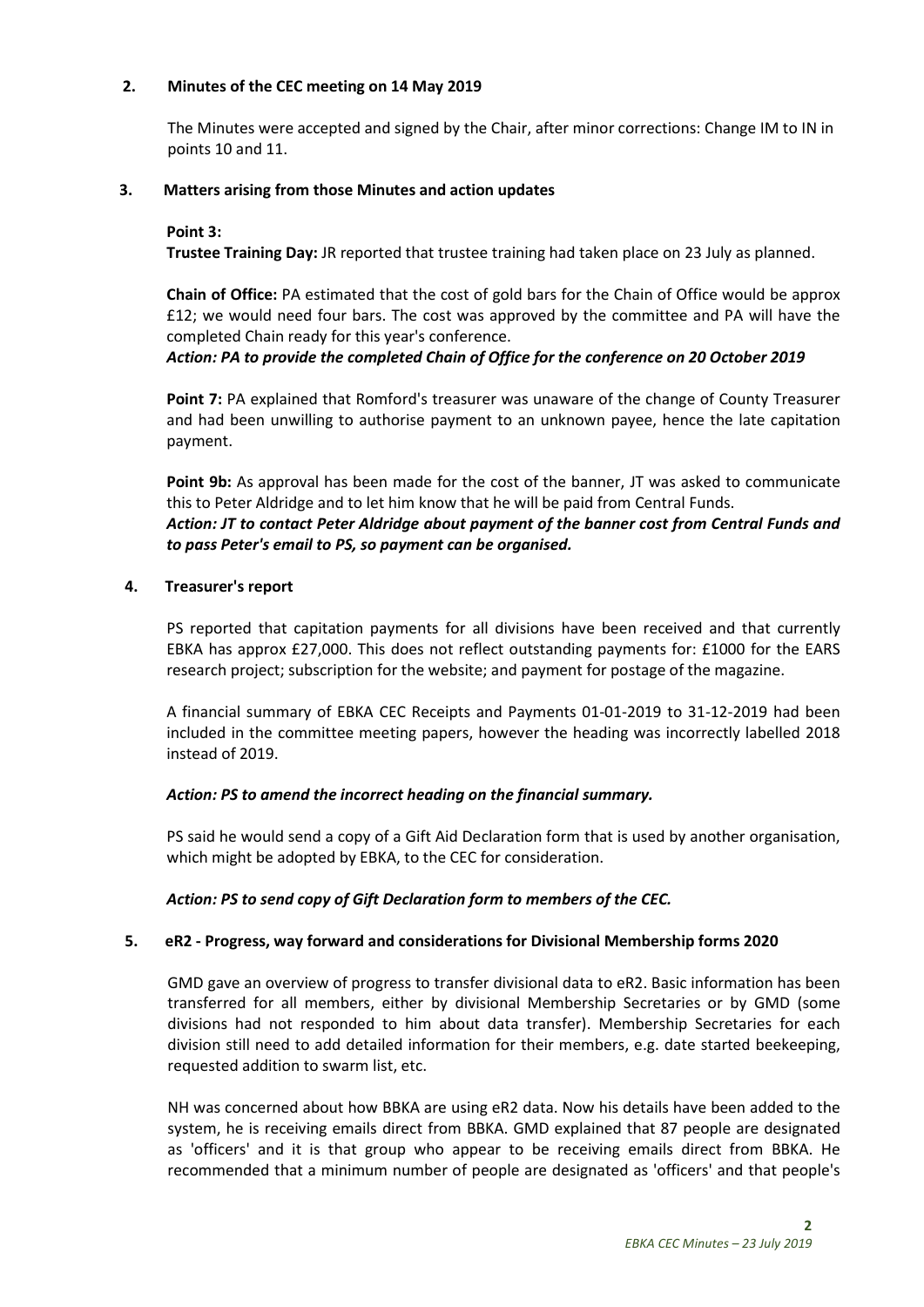names should not be added twice, e.g. both as trustee and divisional Chair. If we want BBKA marketing emails to go to everyone, then our membership forms need to have a form of words to explain how our data will be used by BBKA. GMD highlighted the need for all membership forms to include a GDPR statement, which is common across all divisions.

GMD explained that, at the moment, individual members cannot access eR2. The membership secretary of each division will be responsible for any changes to details. There are currently 17 users in the system, they include all Membership Secretaries, and everyone who has requested access. He recommended that all users are approved by a division. No user has been provided for Dengie & Maldon and GM was asked to provide details. PA asked to be added as a user as she is both Membership Secretary for the county and divisional Membership Secretary for Romford.

## Action: GM to provide GMD with a user for Dengie & Maldon. Action: GMD to add PA as user for Romford.

GMD was asked to provide the CEC with a list of the six custom fields allocated in eR2; the current list of users; and list of payment items as set up as present.

## Action: GMD to send above lists to the CEC by email.

## Action: Trustees to send a list of preferences for custom fields and payment items for their division to GMD as soon as possible.

GMD's view is that eR2 has been 'cobbled together' and not well designed, but he thinks EBKA can make it work. We need to ensure the system is set up correctly from the beginning. RR suggested that a small group of key people, e.g. General Secretary, Treasurer, etc should be involved in deciding how eR2 is set up.

JR thanked GMD for all his work on behalf of the committee.

NH asked RR to convey to BBKA our dissatisfaction with the way eR2 was introduced to associations and the misinformation given about the system.

## Action: RR to raise concerns about the introduction of eR2 at upcoming ADM meeting.

#### 6. Governance

#### a. GDPR updates

TG reported that the wording of the GDPR document had been updated by TR as requested.

PW queried the wording in section 2.4.5, in which it states that there may be a 'need to transfer your personal information to countries outside the European Economic Area (EEA)'. He asked TR to send a copy of the BDI Privacy Policy so he could follow this up.

## Action: TR to send CEC a copy of the BDI Privacy Policy.

JR proposed 'EBKA accept the slightly modified version of the GDPR document as the final version'.

Vote: 9 For; 1 Abstain CARRIED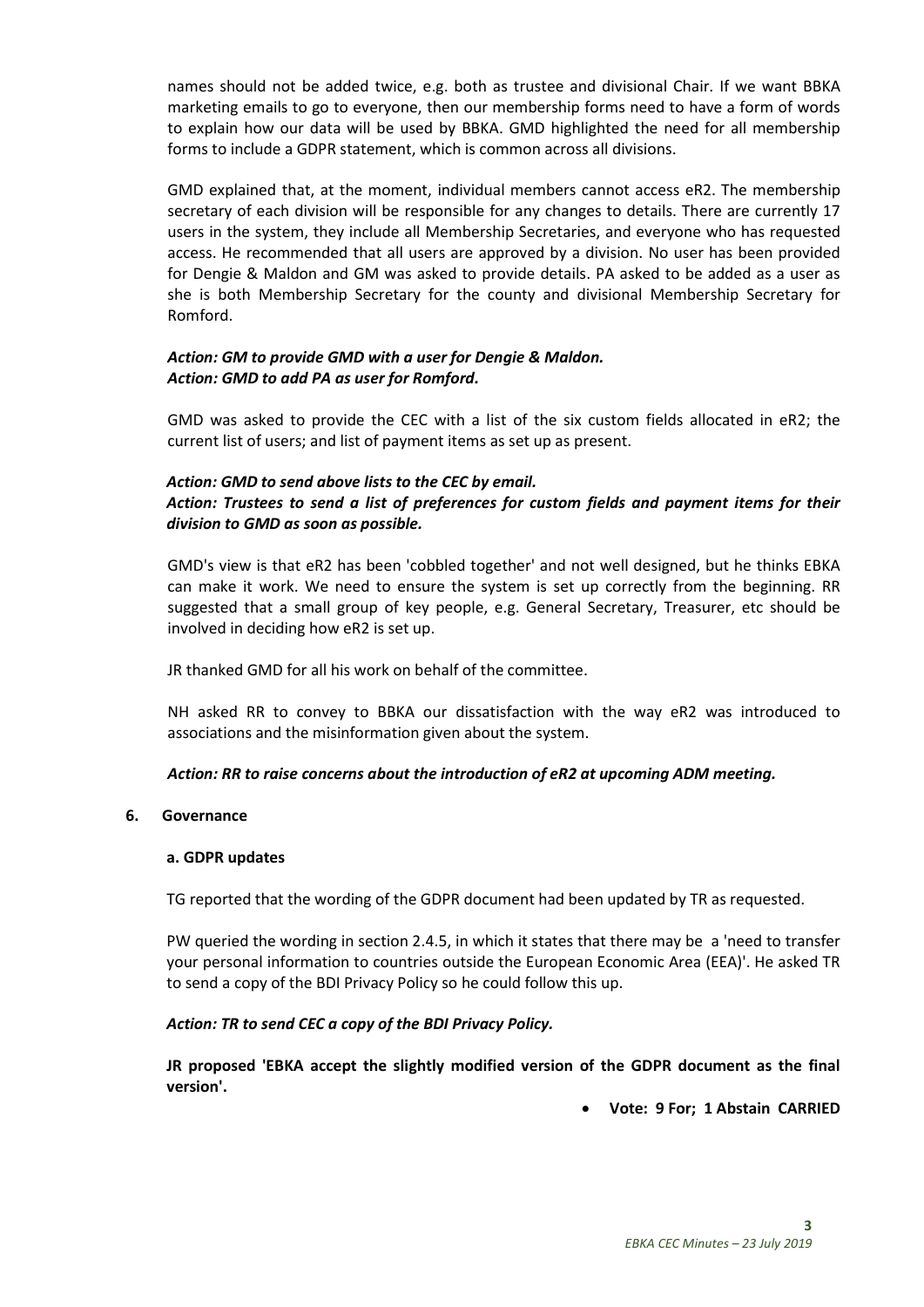#### b. Finance Policy

PS emphasised the importance of EBKA having a finance policy. The document sent to the CEC for approval was a simple one that could be reviewed and tailored in the future.

TR suggested that the CEC keeps a record of all signatories on all bank accounts, including divisional accounts.

## GM proposed that 'EBKA accepts the Finance Policy as it is, and review the transparency of controls and signatories at a later date'.

Vote: 9 For; 1 Abstain CARRIED

## c. Honey Show Committee governance

PT stated that the Governance Committee had revised the original version of the Terms of Reference document for the Honey Show. The current version binds the Show Committee closer to the trustees and CEC. JT queried the timeliness and reporting responsibilities of the show committee to the CEC. JR said that EBKA rules state how often the Honey Secretary should attend CEC meetings. She suggested that someone from the Honey Show Committee should be available at every CEC meeting.

## JR proposed that 'EBKA accepts the Terms of Reference - EBKA Honey Show document'.

Vote: 9 For; 1 Against CARRIED

#### d. Trustee Handbook

VW reported that she had sent the completed sections of the THB to all members of the CEC one month before the current CEC meeting. There were still some sections in the pipeline. She had received comments from one trustee, VA, with a few suggested amendments. Certain sections needed updating, e.g. County Show (to include the Terms of Reference) and Membership (to include eR2 information).

JT queried the wording of the Junior Membership section referring back to the Minutes of the CEC meeting on 19 January. Following discussion, it was decided that the question of Junior Membership should be revisited by the committee at a later date.

JR asked the CEC to let VW know if there were any other amendments for the updated sections.

## Action: CEC to contact VW with any amendments to updated sections of the Trustee Handbook.

#### 7. Website publication of policies

JR stated that access to policies, rules etc on the website is inconsistent and that we need to decide how CEC information is organised. Certain documents should be publicly available, others for members only and others for CEC only. She will contact TG and NH to discuss this.

#### Action: JR to contact TG and NH about website publication of policies, etc.

TG suggested that the Membership Form should be available on the website.

#### 8. Essex Beekeeper progress on electronic newsletter

As RS was unavailable, it was decided to leave this item until the next meeting.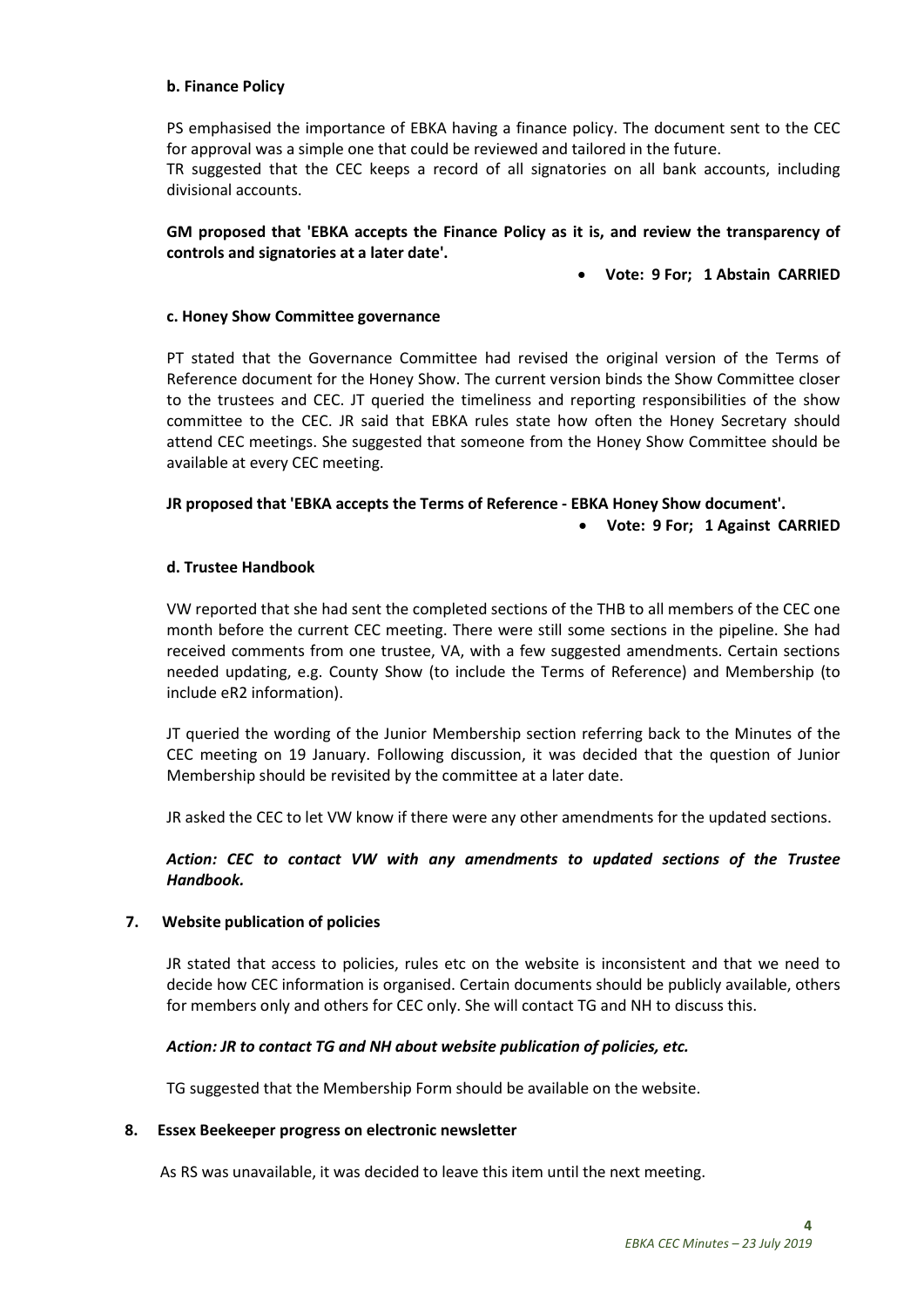## 9. CIO briefing and proposal

TR had provided a Briefing Document on the proposal to change the status of EBKA to a Charitable Incorporated Organisation (CIO) for the CEC ahead of the meeting. He summarised the advantages of the change and pointed out that it is a fairly straightforward process using a template available on the Charities Commission website. JR said that John Rhodes, Saffron Walden Division, is a solicitor who has offered to help if we need it. TR offered to investigate the milestones of the process and consult where necessary, and it was agreed that he should go ahead.

#### Action: TR to prepare more information on the process of EBKA becoming a CIO.

#### 10. BBKA ADM questions/proposals

RR explained that, as BBKA delegate, he represents Essex at the annual meeting of county delegates from across the country, which is held in January. His role is to argue in support of and vote for our position. He encouraged trustees to ask their divisions if they have a proposition for BBKA. Ideas should be available for discussion at the CEC meeting in September.

## Action: Trustees to ask divisions for BBKA propositions and forward to RR.

#### 11. Secretaries reports SG; KL

SG reported that 14 members from Essex took the Basic Assessment this year and that she is waiting to hear the results. Seven of the 14 exam candidates were from Epping Forest. There was one candidate for the Honey Bee Health Certificate, who travelled to Reigate for assessment. There is a dearth of examiners in East Anglia, with JR being the only one.

SG suggested that we should ask BBKA to review their information about the Basic Assessment, including the deadline for entry (currently at the end of August). As our delegate, RR was asked pass this information on to BBKA.

## Action: RR to propose that BBKA review Basic Assessment information and appoint more examiners in East Anglia for the Honey Bee Health Certificate.

KL reported that she and SA would be arranging a meeting for Asian Hornet Action Team reps from Divisions. She had contacted EBKA secretaries by email recently concerning the high levels of EFB and AFB in Essex, with a request to disseminate the information to their divisional members, including the advice on colony inspection and hygiene measures. Divisions have been asked to pass on the name of their Bee Disease Officer to KL and SA. KL stressed the need to ensure that all beekeepers are aware of the signs of disease. JR thanked KL and SA for their prompt action.

#### Action: Trustees to provide KL and SA with the names of their divisional Bee Health Officers.

#### 12. DVM reports

JR commented that Dengie & Maldon's DVM report included the suggestion that the CEC consider some process of 'training the trainer'. She believes this is a excellent way to share good practice.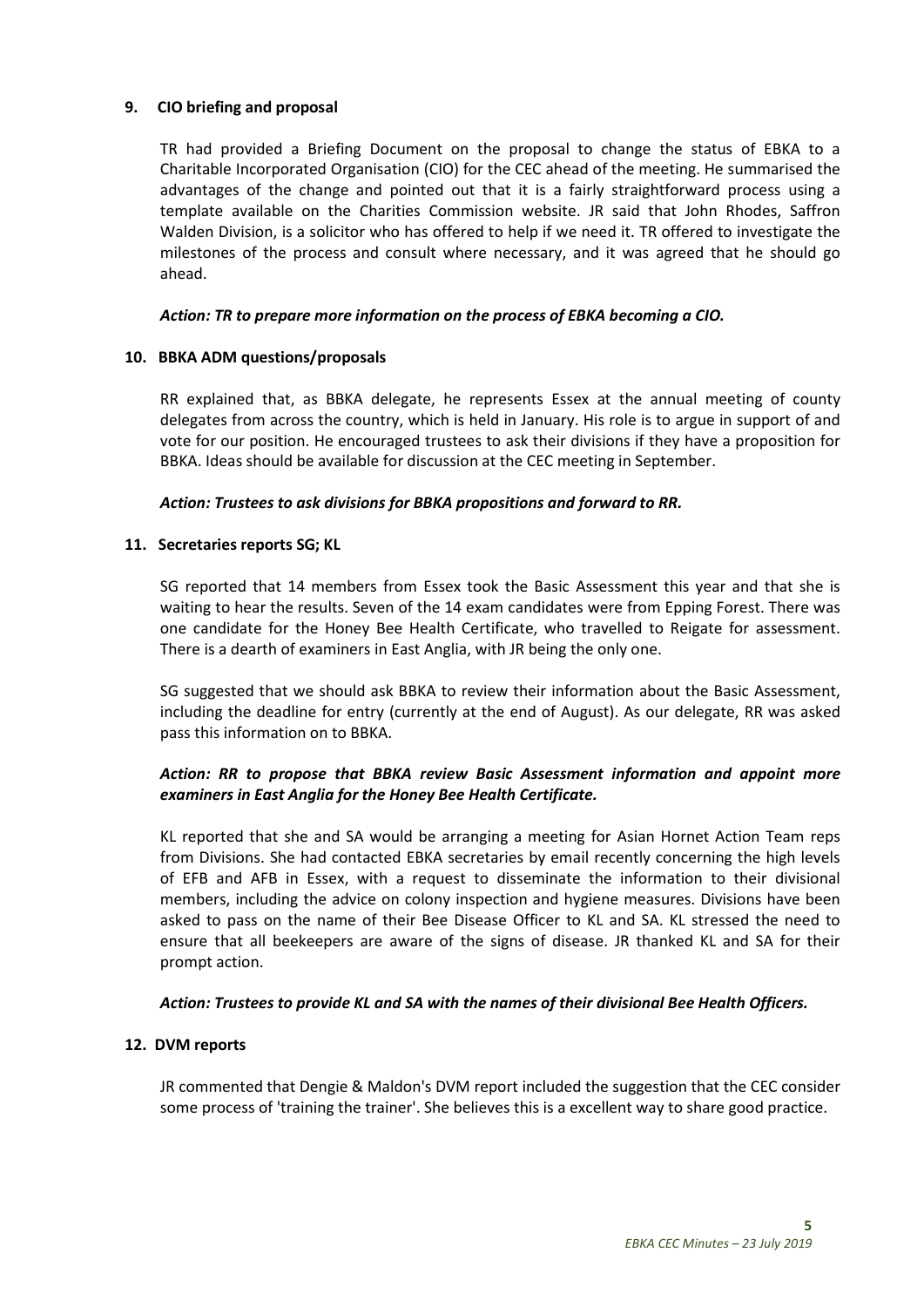#### 13. Correspondence

In the minutes of the last CEC meeting, it was reported that EBKA had received a legacy of £1000 from the estate of the late Josephine Anne Humphrey. TR reported that this has now been paid to Central Funds.

#### 14. AOB

JR reported that Michael Elliot, who is currently mailing secretary for the Essex Beekeeper, is retiring. She emphasised that the magazine will still be printed for everyone this year. Next year, Divisions will decide themselves whether to print or not, or to opt to receive an online-only copy. There will be money saved centrally, which the Divisions can use for printing or other enterprises, but the details of the financial arrangements will need to be addressed before then.

TR had provided the CEC with two options for alternative venues for future CEC meetings. Broomfield Village Hall appeared to be the more popular choice.

VW encouraged trustees to remind their members to book their conference tickets as soon as possible. This will help with catering arrangements. The Division responsible for next year's conference is Chelmsford.

## 15. Future meeting dates: 24 September and 26 November

| <b>Action</b><br>date | Owner     | <b>Action</b>                                                                            | <b>Action</b><br>due | Update                                                                                                      | <b>Status</b> |
|-----------------------|-----------|------------------------------------------------------------------------------------------|----------------------|-------------------------------------------------------------------------------------------------------------|---------------|
|                       |           |                                                                                          | date                 |                                                                                                             |               |
| 22/1/19               | VW/JT     | The actions from 22/1/19<br>and 12/3/19 to be extracted<br>and delivered as requested.   | 12/3/19              | JT: outstanding due to<br>VW illness. JT to<br>complete with mins<br>from 12/3/19                           | closed        |
| 22/1/19               | <b>PW</b> | Safeguarding Policy updates<br>to be completed.                                          | $\overline{?}$       |                                                                                                             | open          |
| 12/3/19               | <b>TG</b> | Identify and confirm mini<br>course for new Trustees.                                    | $\overline{?}$       | JR will arrange session<br>for new trustees before<br>the July CEC meeting.<br>Session completed<br>23/7/19 | closed        |
| 12/3/19               | <b>RS</b> | Following consideration a<br>proposal for the Essex Beekeeper<br>will be put to members. | ?                    | See RS entry 14/5/19 for<br>proposal below                                                                  | closed        |
| 12/3/19               | <b>JR</b> | <b>Contact Garth Milford to</b><br>confirm his interest in the<br>eR2 Manager role.      | $\overline{?}$       | Garth is interested in<br>the eR2 Manager role                                                              | closed        |
| 12/3/19               | <b>TR</b> | Add the County Show<br>Governance to the next CEC<br>agenda.                             | $\overline{?}$       | Terms of Reference for<br>the Show need to be<br>approved by the Honey<br><b>Show Committee. Terms</b>      | closed        |

## NEXT MEETING – Tuesday 24 September 2019 at 7.30pm

Carol Evans Room, The Link, Methodist Church, Rainsford Road, Chelmsford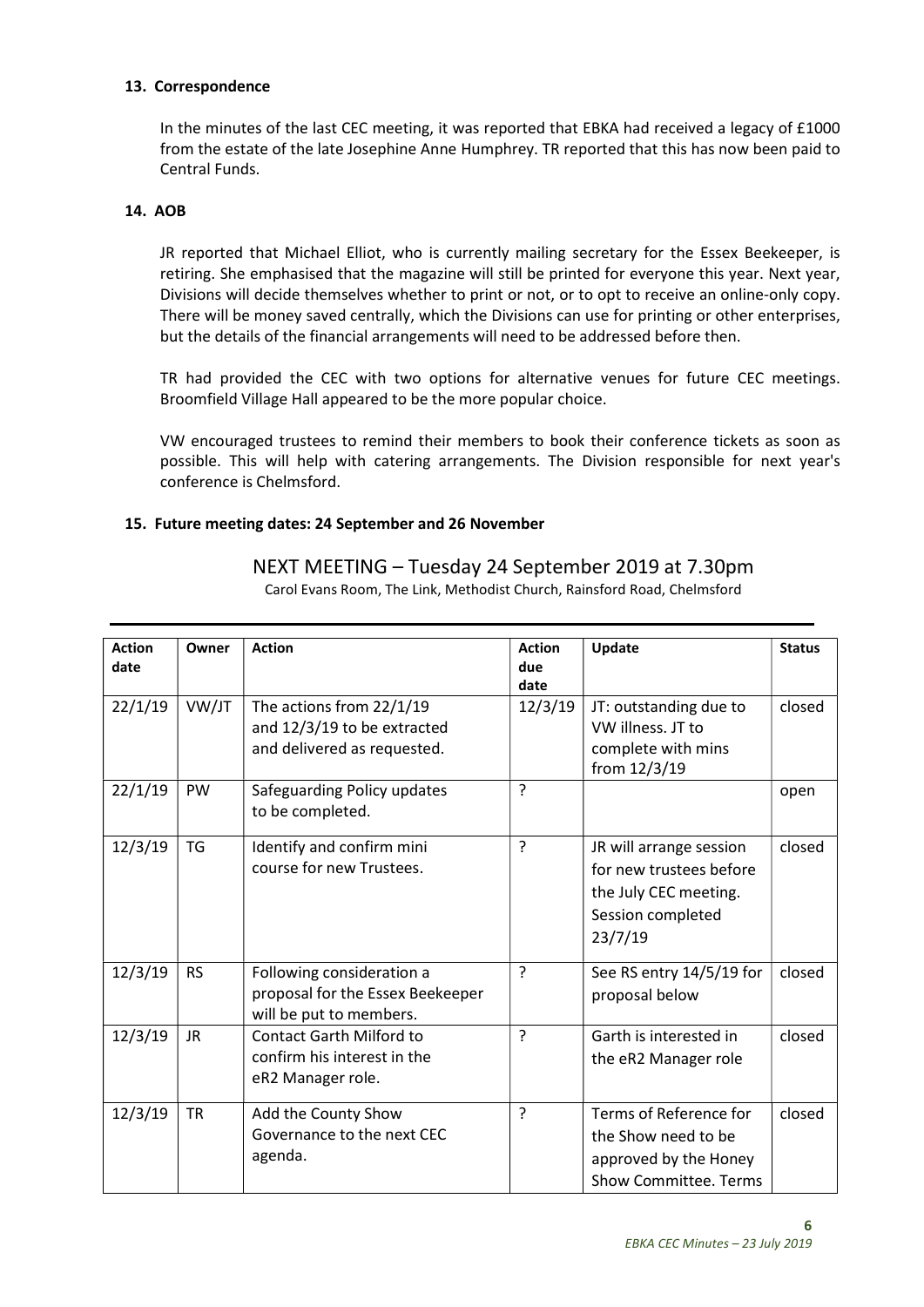|         |                      |                                                                                                                             |                | of Reference accepted<br>by CEC 23/7/19.                                     |        |
|---------|----------------------|-----------------------------------------------------------------------------------------------------------------------------|----------------|------------------------------------------------------------------------------|--------|
| 12/3/19 | PA                   | Obtain an estimate for<br>making the changes to the<br>Chain of Office as agreed.                                           | $\overline{?}$ | Estimate received from<br>PA and accepted by the<br>CEC 23/7/19              | closed |
| 14/5/19 | <b>JR</b>            | Organise trustee training session<br>before CEC meeting on 23 July                                                          | 9/7/19         | <b>Training session</b><br>completed 23/7/19                                 | closed |
| 14/5/19 | <b>JR</b>            | <b>Contact TG re Governance</b><br>Subcommittee meetings taking<br>place before CEC meetings                                | $\overline{?}$ |                                                                              | closed |
| 14/5/19 | <b>TR</b>            | <b>Finalise GDPR document</b>                                                                                               | 9/7/19         | Document finalised and<br>accepted by the CEC<br>23/7/19                     | closed |
| 14/5/19 | <b>VW</b>            | Check wording of Junior<br>Membership for Trustee Handbook<br>and reword if necessary.                                      | 23/6/19        | Junior Membership to<br>be discussed by the CEC<br>later in the year         | open   |
| 14/5/19 | <b>TR</b>            | <b>Upload Charity Commission Annual</b><br>report with Annual examined<br>Treasurer's report and accounts to<br>CC website. | ?              |                                                                              | closed |
| 14/5/19 | BM,<br>JT, TR,<br>GM | Send contact details of membership<br>secretaries to JR as soon as<br>possible.                                             | 1/6/19         |                                                                              | closed |
| 14/5/19 | <b>PS</b>            | Provide financial forecast for EBKA<br>for a CEC meeting later in the year.                                                 |                |                                                                              | open   |
| 14/5/19 | PT                   | Ensure Terms of Reference for the<br>Honey Show Committee approved.                                                         | 9/7/19         | <b>Terms of Reference</b><br>approved by CEC 23/7/<br>19                     | closed |
| 14/5/19 | <b>VW</b>            | Send revised sections of the<br>Trustee handbook to CEC members                                                             | 23/6/19        | Sent revised sections to<br>CEC members as agreed                            | closed |
| 14/5/19 | <b>TR</b>            | Add Website publication of Policies<br>to the agenda for 23 July                                                            | 9/7/19         | JR and NH to discuss this<br>issue and add to agenda<br>for the next meeting | open   |
| 14/5/19 | <b>TR</b>            | Add CIO proposal to the agenda for<br>23 July                                                                               | 9/7/19         | CIO proposal discussed<br>on 23/7/19                                         | closed |
| 23/7/19 | PA                   | Complete Chain of Office for the<br>conference on 20 October 2019                                                           | 17/10/1<br>9   |                                                                              | new    |
| 23/7/19 | JT                   | Contact Peter Aldridge re payment<br>to him for last year's banner cost.                                                    | 24/9/19        |                                                                              | new    |
| 23/7/19 | <b>PS</b>            | Amend incorrect heading on 2019                                                                                             | 24/9/19        |                                                                              |        |